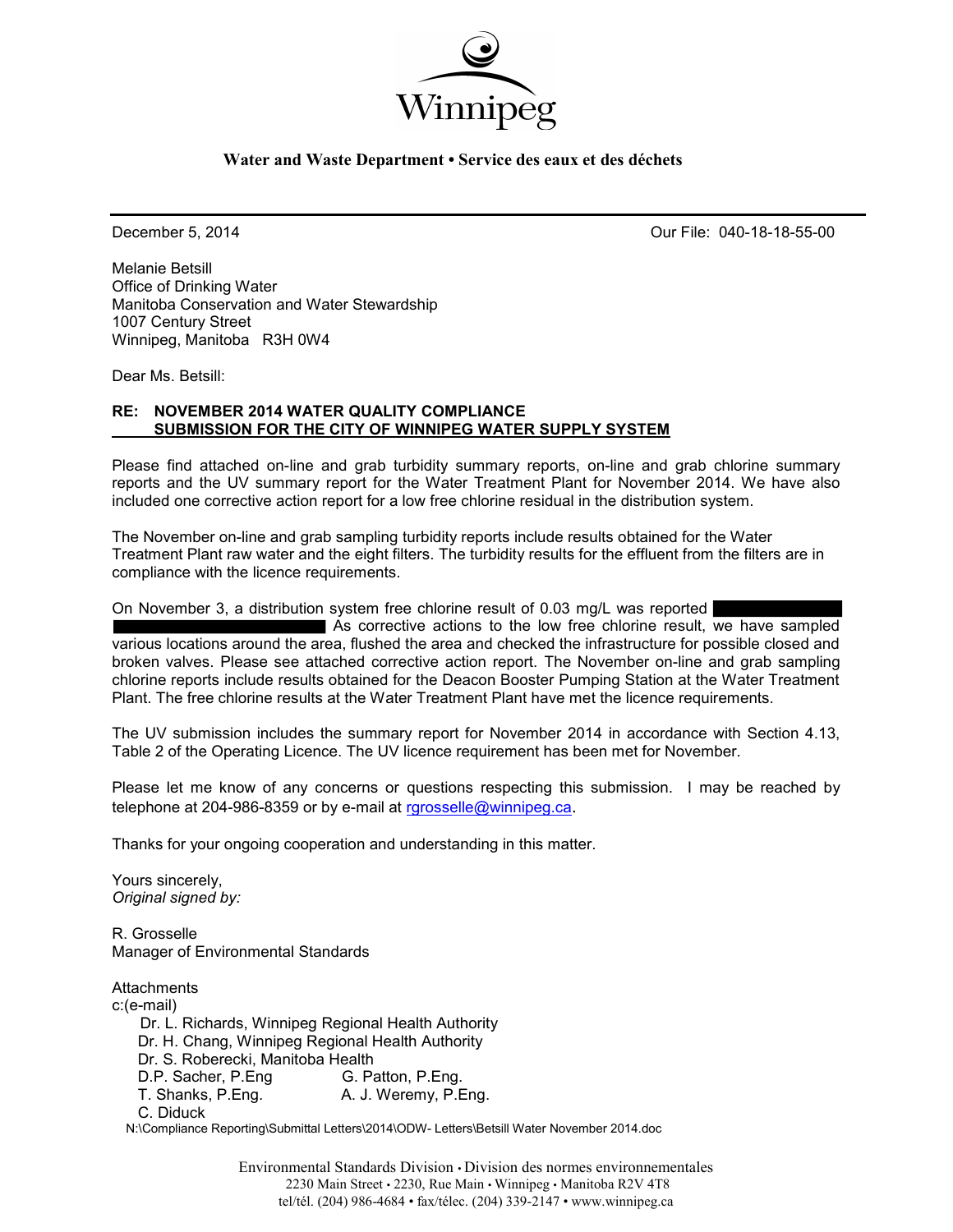

#### CITY OF WINNIPEG WATER AND WASTE DEPARTMENT ENVIRONMENTAL STANDARDS DIVISION

### **WATER TREATMENT PLANT TURBIDITY GRAB MONITORING REPORT**

| <b>Water System Code: 252.00</b>                         |                  |           |                     |                     |                        |           |                     |                 |           |
|----------------------------------------------------------|------------------|-----------|---------------------|---------------------|------------------------|-----------|---------------------|-----------------|-----------|
| Licence No. PWS-09-412 A                                 |                  |           |                     |                     | <b>Turbidity (NTU)</b> |           |                     |                 |           |
| <b>Date</b>                                              | <b>Raw Water</b> | Filter 1  | Filter <sub>2</sub> | Filter <sub>3</sub> | Filter 4               | Filter 5  | Filter <sub>6</sub> | <b>Filter 7</b> | Filter 8  |
| 01-Nov-2014                                              | <b>NS</b>        | <b>NS</b> | NS                  | <b>NS</b>           | <b>NS</b>              | <b>NS</b> | <b>NS</b>           | <b>NS</b>       | NS        |
| 02-Nov-2014                                              | <b>NS</b>        | <b>NS</b> | <b>NS</b>           | <b>NS</b>           | <b>NS</b>              | <b>NS</b> | <b>NS</b>           | <b>NS</b>       | <b>NS</b> |
| 03-Nov-2014                                              | 1.24             | 0.18      | 0.14                | 0.15                | 0.18                   | 0.17      | 0.13                | OL              | 0.13      |
| 04-Nov-2014                                              | 1.54             | 0.24      | 0.10                | 0.16                | 0.25                   | 0.15      | 0.15                | 0.21            | 0.16      |
| 05-Nov-2014                                              | 1.34             | 0.10      | 0.15                | 0.18                | 0.18                   | 0.14      | 0.14                | 0.16            | 0.17      |
| 06-Nov-2014                                              | 1.85             | 0.14      | 0.11                | 0.20                | 0.14                   | 0.18      | 0.21                | 0.15            | 0.16      |
| 07-Nov-2014                                              | 1.17             | 0.13      | 0.15                | 0.24                | 0.23                   | 0.18      | 0.22                | 0.27            | 0.14      |
| 08-Nov-2014                                              | NS               | <b>NS</b> | <b>NS</b>           | <b>NS</b>           | <b>NS</b>              | NS        | <b>NS</b>           | <b>NS</b>       | <b>NS</b> |
| 09-Nov-2014                                              | <b>NS</b>        | <b>NS</b> | <b>NS</b>           | <b>NS</b>           | <b>NS</b>              | <b>NS</b> | <b>NS</b>           | <b>NS</b>       | <b>NS</b> |
| 10-Nov-2014                                              | 1.09             | 0.17      | 0.16                | 0.13                | 0.23                   | 0.12      | 0.14                | 0.14            | 0.17      |
| 11-Nov-2014                                              | 1.02             | 0.11      | 0.10                | 0.16                | 0.12                   | 0.15      | 0.19                | 0.12            | 0.11      |
| 12-Nov-2014                                              | 0.96             | 0.16      | 0.13                | 0.20                | 0.19                   | 0.13      | 0.10                | 0.13            | 0.16      |
| 13-Nov-2014                                              | 0.96             | 0.14      | 0.13                | 0.16                | 0.13                   | 0.18      | 0.15                | 0.21            | 0.14      |
| 14-Nov-2014                                              | 0.84             | 0.18      | 0.09                | 0.18                | 0.14                   | 0.16      | 0.08                | 0.07            | 0.09      |
| 15-Nov-2014                                              | <b>NS</b>        | NS        | <b>NS</b>           | <b>NS</b>           | <b>NS</b>              | <b>NS</b> | <b>NS</b>           | <b>NS</b>       | <b>NS</b> |
| 16-Nov-2014                                              | NS               | <b>NS</b> | <b>NS</b>           | <b>NS</b>           | <b>NS</b>              | <b>NS</b> | <b>NS</b>           | <b>NS</b>       | <b>NS</b> |
| 17-Nov-2014                                              | 0.72             | 0.24      | 0.15                | 0.16                | 0.21                   | 0.11      | 0.11                | 0.15            | 0.17      |
| 18-Nov-2014                                              | 0.79             | 0.16      | 0.14                | 0.11                | 0.14                   | 0.18      | 0.12                | 0.19            | 0.13      |
| 19-Nov-2014                                              | 0.74             | 0.10      | 0.09                | 0.15                | 0.12                   | 0.17      | 0.17                | 0.10            | 0.12      |
| 20-Nov-2014                                              | 0.72             | 0.21      | 0.18                | 0.12                | 0.10                   | 0.11      | 0.12                | 0.11            | 0.15      |
| 21-Nov-2014                                              | 0.71             | 0.12      | 0.12                | 0.09                | 0.08                   | 0.11      | 0.12                | 0.11            | 0.14      |
| 22-Nov-2014                                              | <b>NS</b>        | <b>NS</b> | <b>NS</b>           | <b>NS</b>           | <b>NS</b>              | <b>NS</b> | <b>NS</b>           | <b>NS</b>       | <b>NS</b> |
| 23-Nov-2014                                              | <b>NS</b>        | <b>NS</b> | <b>NS</b>           | <b>NS</b>           | <b>NS</b>              | <b>NS</b> | <b>NS</b>           | <b>NS</b>       | <b>NS</b> |
| 24-Nov-2014                                              | 0.72             | 0.10      | 0.12                | 0.09                | 0.09                   | 0.09      | 0.13                | 0.14            | 0.08      |
| 25-Nov-2014                                              | 0.68             | 0.10      | 0.10                | 0.16                | 0.11                   | 0.11      | 0.10                | 0.11            | 0.12      |
| 26-Nov-2014                                              | 0.75             | 0.10      | 0.17                | 0.15                | 0.13                   | 0.08      | 0.09                | 0.10            | 0.14      |
| 27-Nov-2014                                              | 0.66             | 0.08      | 0.11                | 0.10                | 0.09                   | 0.11      | 0.11                | 0.15            | 0.09      |
| 28-Nov-2014                                              | 0.74             | 0.11      | 0.10                | OL                  | 0.13                   | 0.21      | 0.10                | 0.11            | 0.14      |
| 29-Nov-2014                                              | <b>NS</b>        | <b>NS</b> | <b>NS</b>           | <b>NS</b>           | <b>NS</b>              | <b>NS</b> | <b>NS</b>           | <b>NS</b>       | <b>NS</b> |
| 30-Nov-2014                                              | <b>NS</b>        | <b>NS</b> | <b>NS</b>           | <b>NS</b>           | <b>NS</b>              | <b>NS</b> | <b>NS</b>           | <b>NS</b>       | <b>NS</b> |
| Total number of measurements taken, A:                   |                  | 20        | 20                  | 19                  | 20                     | 20        | 20                  | 19              | 20        |
| <b>Turbidity Standard for Monitoring Location (NTU):</b> | 0.30             | 0.30      | 0.30                | 0.30                | 0.30                   | 0.30      | 0.30                | 0.30            |           |
| Number of measurements meeting standard, B:              |                  | 20        | 20                  | 19                  | 20                     | 20        | 20                  | 19              | 20        |
| Compliance with Turbidity Standard, C= B/A X 100%:       |                  | 100%      | 100%                | 100%                | 100%                   | 100%      | 100%                | 100%            | 100%      |

NS: No Sample NA: Not Analyzed OL: Off-Line

**Approved in LIMS By: C. Diduck**

[Printed From : N:\WQ Data\Routine Water Quality\2014\Turbidity.xls](C:/Documents and Settings/rgrossel/Local Settings/Temporary Internet Files/OLK13/Turbidity 2010.xls) File: WQR3

Date Approved: 4-Dec-14

**Comments: Report Compiled By: H.Demchenko**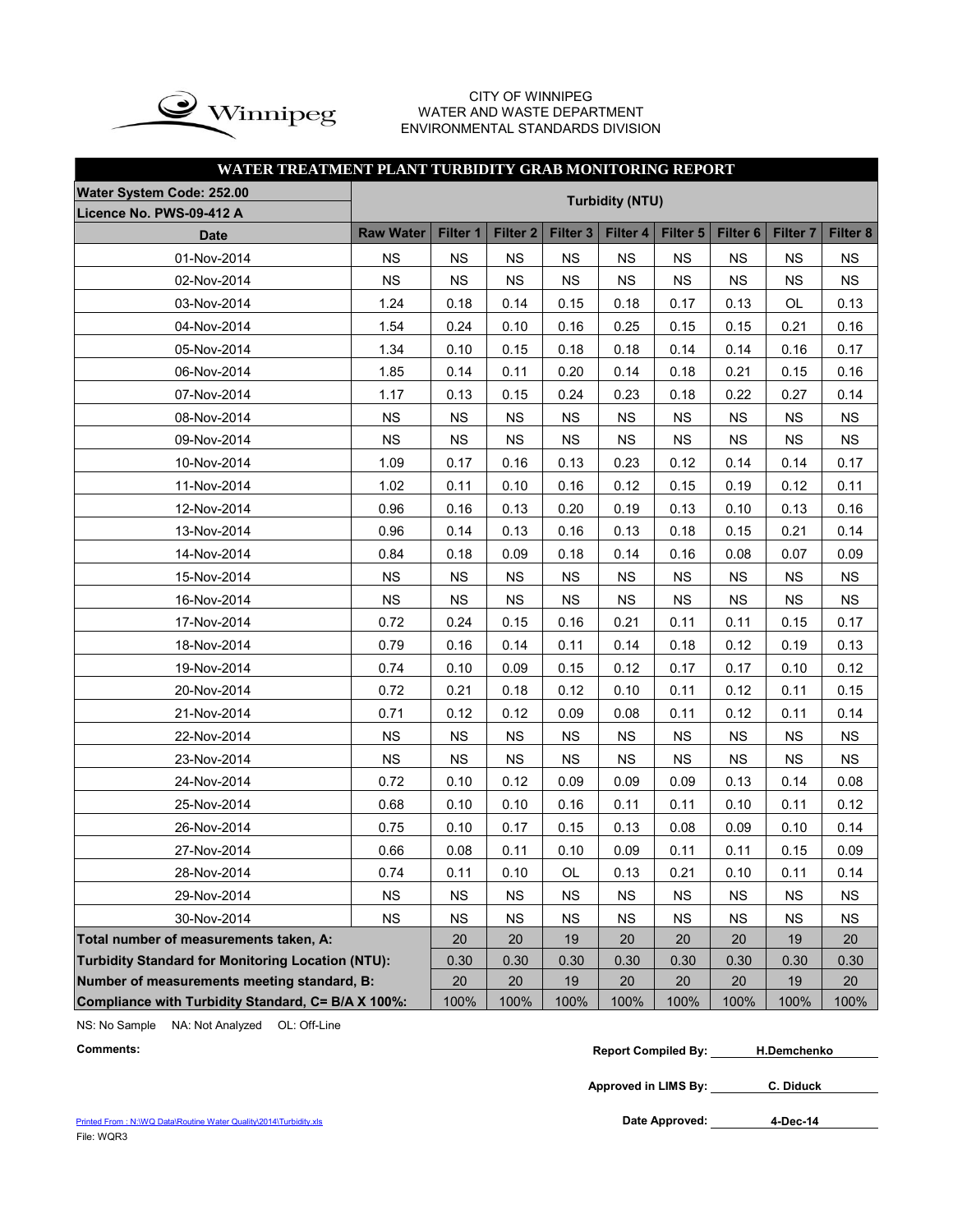

# **CITY OF WINNIPEG** WATER WATER WATER WATER System Code: 252.00

### WATER AND WASTE DEPARTMENT **Example 2018** Material Model 2018 Material Muslim Code: 202.00

WATER SERVICES

| WATER TREATMENT PLANT TURBIDITY ON-LINE MONITORING REPORT |  |  |
|-----------------------------------------------------------|--|--|
|                                                           |  |  |

| November 2014 Turbidity (NTU)                                                                      |      |      |               |      |               |      |               |      |               |      |               |      |               |      |               |       |               |
|----------------------------------------------------------------------------------------------------|------|------|---------------|------|---------------|------|---------------|------|---------------|------|---------------|------|---------------|------|---------------|-------|---------------|
|                                                                                                    | Raw  |      | Filter #1     |      | Filter #2     |      | Filter #3     |      | Filter #4     |      | Filter #5     |      | Filter #6     |      | Filter #7     |       | Filter #8     |
| Date                                                                                               | Avg  | Avg  | Max           | Avg  | Max           | Avg  | Max           | Avg  | Max           | Avg  | Max           | Avg  | Max           | Avg  | Max           | Avg   | Max           |
| 1/11/2014                                                                                          | 1.85 | 0.05 | 0.13          | 0.00 | 0.01          | 0.05 | 0.16          | 0.08 | 0.18          | 0.02 | 0.12          | 0.04 | 0 0 6         | 0.08 | 0.10          | 002   | 0.12          |
| 2/11/2014                                                                                          | 1.69 | 0.03 | 0.11          | 0.00 | 0.05          | 0.05 | 0.08          | 0.07 | 0.18          | 0.03 | 0.05          | 0.06 | 0.14          | 0.08 | 0.18          | 001   | 0.11          |
| 3/11/2014                                                                                          | 1.56 | 0.03 | 0.05          | 0.00 | 0.06          | 0.08 | 0.15          | 0.09 | 0.11          | 0.03 | 0.12          | 0.04 | 0.14          | 0.06 | 0.18          | 003   | 0.05          |
| 4/11/2014                                                                                          | 1.50 | 0.05 | 0.12          | 0.00 | 0.01          | 0.05 | 0.17          | 0.07 | 0.19          | 0.02 | 0.12          | 0.05 | 007           | 0.09 | 0.11          | 003   | 0.12          |
| 5/11/2014                                                                                          | 1.44 | 0.04 | 0.14          | 0.01 | 0.07          | 0.09 | 0.11          | 0.05 | 0.18          | 0.05 | 0.08          | 0.07 | 0.16          | 0.07 | 0.19          | 003   | 0.05          |
| 6/11/2014                                                                                          | 1.41 | 0.06 | 0.08          | 0.00 | 0.02          | 0.08 | 0.19          | 0.09 | 0.13          | 0.04 | 0.14          | 0.05 | 0.16          | 0.06 | 0.19          | 0 0 5 | 0.15          |
| 7/11/2014                                                                                          | 1.42 | 0.04 | 0.14          | 0.01 | 0.07          | 0.06 | 0.16          | 0.06 | 0.18          | 0.03 | 0.06          | 0.06 | 009           | 0.10 | 0.14          | 003   | 0.11          |
| 8/11/2014                                                                                          | 1.47 | 0.03 | 0.13          | 0.00 | 0.05          | 0.07 | 0.10          | 0.06 | 0.09          | 0.04 | 0.12          | 0.05 | 0.15          | 0.06 | 0.18          | 002   | 0.04          |
| 9/11/2014                                                                                          | 1.42 | 0.06 | 0.09          | 0.00 | 0.00          | 0.05 | 0.16          | 0.08 | 0.18          | 0.03 | 0.11          | 0.04 | 0.14          | 0.06 | 0.10          | 002   | 0.11          |
| 10/11/2014                                                                                         | 1.26 | 0.06 | 0.17          | 0.05 | 0.10          | 0.06 | 0.09          | 0.06 | 0.17          | 0.06 | 0.09          | 0.09 | 0.10          | 0.08 | 0.20          | 0 0 3 | 0.14          |
| 11/11/2014                                                                                         | 1.18 | 0.06 | 0.10          | 0.04 | 0.14          | 0.09 | 0.18          | 0.07 | 0.10          | 0.06 | 0.16          | 0.08 | 0.18          | 0.06 | 0.16          | 006   | 0.08          |
| 12/11/2014                                                                                         | 1.18 | 0.09 | 0.17          | 0.08 | 0.10          | 0.06 | 0.17          | 0.06 | 0.16          | 0.04 | 0.16          | 0.09 | 0.13          | 0.08 | 0.09          | 004   | 0.13          |
| 13/11/2014                                                                                         | 1.14 | 0.06 | 0.16          | 0.05 | 0.14          | 0.11 | 0.13          | 0.04 | 0.08          | 0.10 | 0.15          | 0.09 | 022           | 0.05 | 0.15          | 004   | 0.06          |
| 14/11/2014                                                                                         | 1.07 | 0.07 | 0.09          | 0.04 | 0.09          | 0.08 | 0.15          | 0.07 | 0.16          | 0.06 | 0.13          | 0.04 | 0.12          | 0.04 | 0.07          | 004   | 0.09          |
| 15/11/2014                                                                                         | 1.01 | 0.06 | 0.17          | 0.06 | 0.14          | 0.08 | 0.13          | 0.06 | 0.17          | 0.08 | 0.11          | 0.08 | 0.11          | 0.09 | 0.15          | 003   | 0.14          |
| 16/11/2014                                                                                         | 0.96 | 0.06 | 0.10          | 0.04 | 0.14          | 0.13 | 0.21          | 0.07 | 0.10          | 0.08 | 0.18          | 0.05 | 0.17          | 0.05 | 0.16          | 006   | 0.08          |
| 17/11/2014                                                                                         | 0.92 | 0.09 | 0.17          | 0.07 | 0.10          | 0.08 | 0.22          | 0.06 | 0.17          | 0.06 | 0.18          | 0.06 | 0.10          | 0.08 | 0.10          | 0 0 4 | 0.16          |
| 18/11/2014                                                                                         | 0.91 | 0.06 | 0.14          | 0.04 | 0.12          | 0.09 | 0.12          | 0.05 | 0.15          | 0.09 | 0.11          | 0.08 | 0.16          | 0.07 | 0.16          | 0 0 3 | 0.06          |
| 19/11/2014                                                                                         | 0.88 | 0.07 | 0.10          | 0.04 | 0.13          | 0.08 | 0.19          | 0.07 | 0.10          | 0.06 | 0.19          | 0.05 | 0.15          | 0.06 | 0.16          | 006   | 0.22          |
| 20/11/2014                                                                                         | 0.87 | 0.07 | 0.16          | 0.05 | 0.09          | 0.05 | 0.13          | 0.05 | 0.17          | 0.05 | 0.16          | 0.05 | 008           | 0.07 | 0.10          | 003   | 0.15          |
| 21/11/2014                                                                                         | 0.83 | 0.05 | 0.12          | 0.03 | 0.09          | 0.07 | 0.28          | 0.06 | 0.12          | 0.08 | 0.12          | 0.06 | 0.15          | 0.05 | 0.18          | 003   | 0.05          |
| 22/11/2014                                                                                         | 0.84 | 0.07 | 0.11          | 0.04 | 0.13          | 0.08 | 0.17          | 0.08 | 0.10          | 0.06 | 0.17          | 0.05 | 0.16          | 0.06 | 0.17          | 0 0 5 | 0.14          |
| 23/11/2014                                                                                         | 0.83 | 0.08 | 0.17          | 0.06 | 0.11          | 0.05 | 0.17          | 0.05 | 0.18          | 0.05 | 0.14          | 0.05 | 008           | 0.07 | 0.10          | 003   | 0.15          |
| 24/11/2014                                                                                         | 0.82 | 0.04 | 0.13          | 0.03 | 0.08          | 0.07 | 0.12          | 0.04 | 0.13          | 0.06 | 0.08          | 0.05 | 0.13          | 0.04 | 0.15          | 002   | 0.03          |
| 25/11/2014                                                                                         | 0.82 | 0.07 | 0.08          | 0.03 | 0.05          | 0.06 | 0.12          | 0.06 | 0.07          | 0.04 | 0.14          | 0.03 | 0.13          | 0.04 | 0.15          | 003   | 0.10          |
| 26/11/2014                                                                                         | 0.82 | 0.06 | 0.12          | 0.04 | 0.09          | 0.05 | 0.13          | 0.05 | 0.13          | 0.04 | 0.07          | 0.05 | 007           | 0.07 | 0.08          | 002   | 0.13          |
| 27/11/2014                                                                                         | 0.83 | 0.06 | 0.14          | 0.05 | 0.10          | 0.09 | 0.15          | 0.05 | 0.08          | 0.07 | 0.14          | 0.05 | 0.15          | 0.04 | 0.18          | 003   | 0.06          |
| 28/11/2014                                                                                         | 0.82 | 0.11 | 0.15          | 0.05 | 0.11          | 0.04 | 0.29          | 0.10 | 0.19          | 0.08 | 0.18          | 0.07 | 0 2 3         | 0.08 | 0.12          | 006   | 0.17          |
| 29/11/2014                                                                                         | 0.81 | 0.08 | 0.21          | 0.08 | 0.16          | 0.11 | 0.14          | 0.07 | 0.20          | 0.06 | 0.11          | 0.07 | 0.10          | 0.07 | 0.20          | 004   | 0.19          |
| 30/11/2014                                                                                         | 0.80 | 0.07 | 0.12          | 0.05 | 0.16          | 0.08 | 0.21          | 0.08 | 0.11          | 0.10 | 0.18          | 0.07 | 020           | 0.05 | 0.19          | 0 0 5 | 0.07          |
| Total Number of Measurements Taken, A:                                                             |      |      | 13705         |      | 12589         |      | 12315         |      | 11228         |      | 14323         |      | 14147         |      | 12639         |       | 14258         |
| Turbidity Standard for Monitoring Location (NTU):                                                  |      |      | 0.30          |      | 0.30<br>12589 |      | 0.30<br>12315 |      | 0 30<br>11228 |      | 0.30<br>14323 |      | 0 30          |      | 0.30<br>12639 |       | 0.30<br>14258 |
| Number of Measurements Meeting Standard, B:<br>Compliance with Turbidity Standard, C = B/A X 100%: |      |      | 13705<br>100% |      | 100%          |      | 100%          |      | 100%          |      | 100%          |      | 14147<br>100% |      | 100%          |       | 100%          |

File Path: N:\Water Treatment Branch\Administration\Reports\Regulatory Submissions\Turbidity\2014\11-November

**Submitted By (Print) D.Merredew** 

Signature Original signed by D.Merredew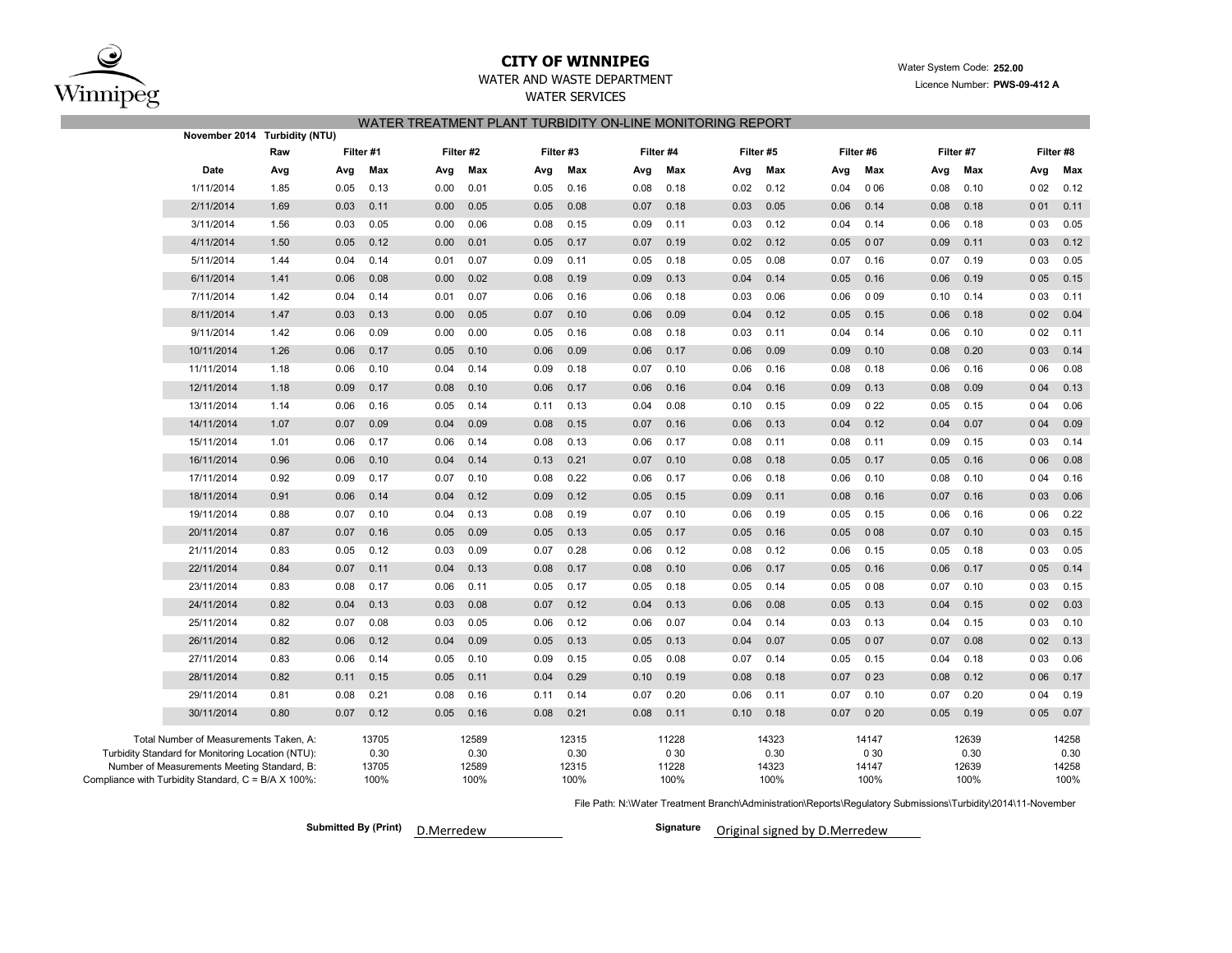

# WATER AND WASTE DEPARTMENT ENVIRONMENTAL STANDARDS DIVISION

| WATER TREATMENT PLANT CHLORINE GRAB MONITORING REPORT |                                |                                 |                                |                                 |  |  |  |  |  |  |  |  |
|-------------------------------------------------------|--------------------------------|---------------------------------|--------------------------------|---------------------------------|--|--|--|--|--|--|--|--|
| <b>Water System Code: 252.00</b>                      |                                | <b>Deacon Booster Pumping</b>   | <b>Deacon Booster Pumping</b>  |                                 |  |  |  |  |  |  |  |  |
| Licence No. PWS-09-412 A                              |                                | <b>Station Branch 1</b>         |                                | <b>Station Branch 2</b>         |  |  |  |  |  |  |  |  |
| <b>Date</b>                                           | <b>Free Chlorine</b><br>(mg/L) | <b>Total Chlorine</b><br>(mg/L) | <b>Free Chlorine</b><br>(mg/L) | <b>Total Chlorine</b><br>(mg/L) |  |  |  |  |  |  |  |  |
| 01-Nov-2014                                           | <b>NS</b>                      | <b>NS</b>                       | <b>NS</b>                      | <b>NS</b>                       |  |  |  |  |  |  |  |  |
| 02-Nov-2014                                           | <b>NS</b>                      | <b>NS</b>                       | <b>NS</b>                      | <b>NS</b>                       |  |  |  |  |  |  |  |  |
| 03-Nov-2014                                           | 1.39                           | 1.59                            | 1.35                           | 1.57                            |  |  |  |  |  |  |  |  |
| 04-Nov-2014                                           | 1.33                           | 1.48                            | 1.28                           | 1.50                            |  |  |  |  |  |  |  |  |
| 05-Nov-2014                                           | 1.36                           | 1.48                            | 1.29                           | 1.49                            |  |  |  |  |  |  |  |  |
| 06-Nov-2014                                           | 1.47                           | 1.64                            | 1.38                           | 1.64                            |  |  |  |  |  |  |  |  |
| 07-Nov-2014                                           | 1.40                           | 1.57                            | 1.43                           | 1.55                            |  |  |  |  |  |  |  |  |
| 08-Nov-2014                                           | <b>NS</b>                      | <b>NS</b>                       | <b>NS</b>                      | <b>NS</b>                       |  |  |  |  |  |  |  |  |
| 09-Nov-2014                                           | <b>NS</b>                      | <b>NS</b>                       | <b>NS</b>                      | <b>NS</b>                       |  |  |  |  |  |  |  |  |
| 10-Nov-2014                                           | 1.19                           | 1.56                            | 1.42                           | 1.58                            |  |  |  |  |  |  |  |  |
| 11-Nov-2014                                           | 1.29                           | 1.45                            | 1.34                           | 1.45                            |  |  |  |  |  |  |  |  |
| 12-Nov-2014                                           | 1.29                           | 1.48                            | 1.32                           | 1.54                            |  |  |  |  |  |  |  |  |
| 13-Nov-2014                                           | 1.36                           | 1.51                            | 1.39                           | 1.57                            |  |  |  |  |  |  |  |  |
| 14-Nov-2014                                           | 1.37                           | 1.49                            | 1.42                           | 1.62                            |  |  |  |  |  |  |  |  |
| 15-Nov-2014                                           | <b>NS</b>                      | <b>NS</b>                       | <b>NS</b>                      | <b>NS</b>                       |  |  |  |  |  |  |  |  |
| 16-Nov-2014                                           | <b>NS</b>                      | <b>NS</b>                       | <b>NS</b>                      | <b>NS</b>                       |  |  |  |  |  |  |  |  |
| 17-Nov-2014                                           | 1.23                           | 1.34                            | 1.28                           | 1.44                            |  |  |  |  |  |  |  |  |
| 18-Nov-2014                                           | 1.28                           | 1.44                            | 1.18                           | 1.45                            |  |  |  |  |  |  |  |  |
| 19-Nov-2014                                           | 1.29                           | 1.47                            | 1.30                           | 1.41                            |  |  |  |  |  |  |  |  |
| 20-Nov-2014                                           | 1.22                           | 1.36                            | 1.16                           | 1.35                            |  |  |  |  |  |  |  |  |
| 21-Nov-2014                                           | 1.20                           | 1.39                            | 1.14                           | 1.36                            |  |  |  |  |  |  |  |  |
| 22-Nov-2014                                           | <b>NS</b>                      | <b>NS</b>                       | <b>NS</b>                      | <b>NS</b>                       |  |  |  |  |  |  |  |  |
| 23-Nov-2014                                           | <b>NS</b>                      | <b>NS</b>                       | <b>NS</b>                      | <b>NS</b>                       |  |  |  |  |  |  |  |  |
| 24-Nov-2014                                           | 1.02                           | 1.28                            | 1.05                           | 1.18                            |  |  |  |  |  |  |  |  |
| 25-Nov-2014                                           | 1.14                           | 1.27                            | 1.14                           | 1.34                            |  |  |  |  |  |  |  |  |
| 26-Nov-2014                                           | 1.17                           | 1.37                            | 1.12                           | 1.32                            |  |  |  |  |  |  |  |  |
| 27-Nov-2014                                           | 1.22                           | 1.34                            | 1.21                           | 1.34                            |  |  |  |  |  |  |  |  |
| 28-Nov-2014                                           | 1.20                           | 1.43                            | 1.18                           | 1.35                            |  |  |  |  |  |  |  |  |
| 29-Nov-2014                                           | <b>NS</b>                      | <b>NS</b>                       | <b>NS</b>                      | <b>NS</b>                       |  |  |  |  |  |  |  |  |
| 30-Nov-2014                                           | <b>NS</b>                      | <b>NS</b>                       | <b>NS</b>                      | <b>NS</b>                       |  |  |  |  |  |  |  |  |
| Total number of measurements taken, A:                | 20                             |                                 | 20                             |                                 |  |  |  |  |  |  |  |  |
| Chlorine Standard for Monitoring Location (mg/L):     | 0.50                           |                                 | 0.50                           |                                 |  |  |  |  |  |  |  |  |
| Number of measurements meeting standard, B:           | 20                             |                                 | 20                             |                                 |  |  |  |  |  |  |  |  |
| Compliance with Chlorine Standard, C= B/A X 100%:     | 100%                           |                                 | 100%                           |                                 |  |  |  |  |  |  |  |  |

NS: No Sample NA: Not Analyzed OL: Off-Line

| Comments: | <b>Report Compiled By:</b> | . ı.Demchenko |
|-----------|----------------------------|---------------|
|           |                            |               |

**Approved in LIMS By: C. Diduck**

Date Approved: 4-Dec-14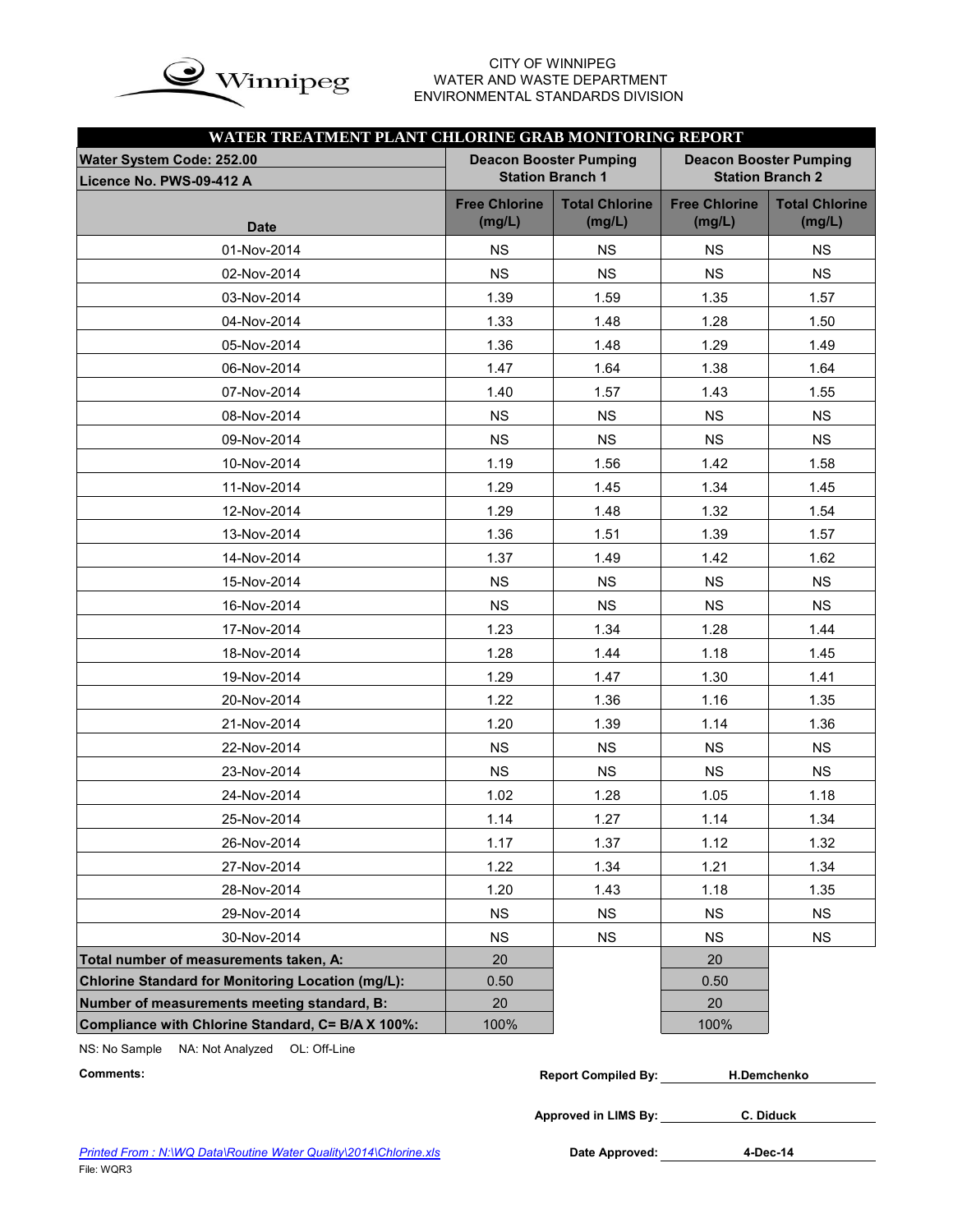

**City of Winnipeg**

Water and Waste Department

### Water Services

### Deacon Booster Pumping Station WATER TREATMENT PLANT FREE CHLORINE ON-LINE MONITORING REPORT

Water System Code: **252.00** Licence Number: **PWS-09-412 A** Report Created: 01 December 2014 **Report Period:** November 2014

|            |         | <b>BRANCH1</b><br>[mg/L] |         | <b>BRANCH 2</b><br>[mg/L] |  |  |
|------------|---------|--------------------------|---------|---------------------------|--|--|
| Date       | Average | Minimum                  | Average | Minimum                   |  |  |
| 01/11/2014 | 1.41    | 1.29                     | 1.41    | 1.17                      |  |  |
| 02/11/2014 | 1.44    | 1.34                     | 1.39    | 1.23                      |  |  |
| 03/11/2014 | 1.40    | 1.24                     | 1.35    | 1.26                      |  |  |
| 04/11/2014 | 1.31    | 1.20                     | 1.30    | 1.21                      |  |  |
| 05/11/2014 | 1.33    | 1.24                     | 1.33    | 1.20                      |  |  |
| 06/11/2014 | 1.35    | 1.27                     | 1.34    | 1.18                      |  |  |
| 07/11/2014 | 1.30    | 1.20                     | 1.38    | 1.29                      |  |  |
| 08/11/2014 | 1.28    | 1.18                     | 1.36    | 1.29                      |  |  |
| 09/11/2014 | 1.28    | 1.16                     | 1.37    | 1.28                      |  |  |
| 10/11/2014 | 1.15    | 1.03                     | 1.27    | 1.17                      |  |  |
| 11/11/2014 | 1.14    | 1.02                     | 1.24    | 1.15                      |  |  |
| 12/11/2014 | 1.21    | 1.10                     | 1.26    | 1.21                      |  |  |
| 13/11/2014 | 1.29    | 1.08                     | 1.36    | 1.19                      |  |  |
| 14/11/2014 | 1.28    | 1.12                     | 1.33    | 1.19                      |  |  |
| 15/11/2014 | 1.20    | 0.98                     | 1.28    | 1.10                      |  |  |
| 16/11/2014 | 1.17    | 0.98                     | 1.30    | 1.09                      |  |  |
| 17/11/2014 | 1.24    | 1.06                     | 1.32    | 1.22                      |  |  |
| 18/11/2014 | 1.27    | 1.12                     | 1.24    | 1.14                      |  |  |
| 19/11/2014 | 1.30    | 1.19                     | 1.25    | 1.19                      |  |  |
| 20/11/2014 | 1.26    | 1.11                     | 1.19    | 1.10                      |  |  |
| 21/11/2014 | 1.21    | 1.13                     | 1.12    | 1.07                      |  |  |
| 22/11/2014 | 1.22    | 1.11                     | 1.09    | 1.04                      |  |  |
| 23/11/2014 | 1.15    | 1.01                     | 1.01    | 0.93                      |  |  |
| 24/11/2014 | 1.11    | 1.00                     | 1.05    | 0.87                      |  |  |
| 25/11/2014 | 1.18    | 1.11                     | 1.15    | 1.10                      |  |  |
| 26/11/2014 | 1.16    | 1.07                     | 1.13    | 1.07                      |  |  |
| 27/11/2014 | 1.18    | 1.08                     | 1.14    | 1.09                      |  |  |
| 28/11/2014 | 1.23    | 1.16                     | 1.20    | 1.14                      |  |  |
| 29/11/2014 | 1.20    | 1.13                     | 1.14    | 1.07                      |  |  |
| 30/11/2014 | 1.11    | 0.98                     | 1.09    | 1.03                      |  |  |
|            |         |                          |         |                           |  |  |

| Total Number of Measurements. A:<br>Minimum Free Chlorine Standard: | 20908<br>0.50 | 20908<br>0.50 |
|---------------------------------------------------------------------|---------------|---------------|
| Number of Measurements Meeting Standard, B:                         | 20908         | 20908         |
| COMPLIANCE, $C = B/A \times 100\%$ :                                | 100           | 100           |

File Pa h: N:\Water Treatment Branch\Administration\Reports\Regulatory Submissions\Chlorine\2014\11-November

Submitted By (Print): D. Merredew

Signature: Original signed by D.Merredew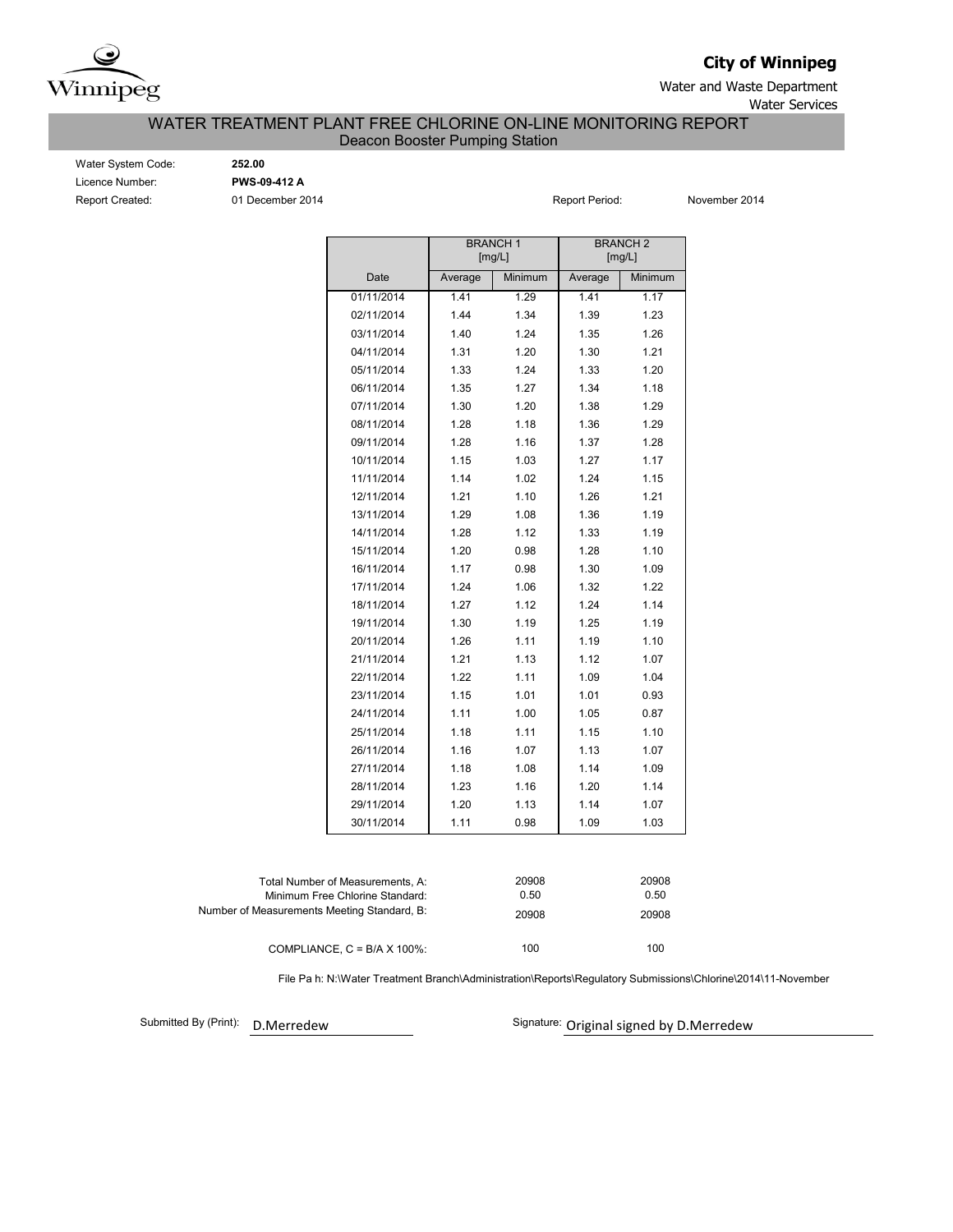

## **CITY OF WINNIPEG** Water System Code: 252.00

WATER AND WASTE DEPARTMENT **Licence Number: PWS-09-412 A** 

WATER TREATMENT PLANT UV REPORT WATER SERVICES

Report Period: **November 2014** Report Created: **Monday, December 01, 2014**

|            | Transmittance | <b>UVR-D100A</b><br><b>UVR-D200A</b> |                   |       |       |           | UVR-D300A<br><b>UVR-D400A</b> |      |       |           |                   |       |                | <b>UVR-D500A</b> |                  |       |                | UVR-D600A |                   |                   |       | Total            |                   |       |                | % Volume  |                   |        |        |                   |
|------------|---------------|--------------------------------------|-------------------|-------|-------|-----------|-------------------------------|------|-------|-----------|-------------------|-------|----------------|------------------|------------------|-------|----------------|-----------|-------------------|-------------------|-------|------------------|-------------------|-------|----------------|-----------|-------------------|--------|--------|-------------------|
| Date       |               |                                      | Water Volume [ML] |       |       |           | Water Volume [ML]             |      |       |           | Water Volume [ML] |       |                |                  | Water Volume IML |       |                |           | Water Volume [ML] |                   |       |                  | Water Volume [ML] |       |                |           | Water Volume [ML] |        |        | <b>Treated To</b> |
|            |               | Untreated                            | Below             | To    | Total | Untreated | Below                         | To   | Total | Untreated | Below             | To    | Total          | Untreated        | Below            | To    | Total          | Untreated | Below             | To                | Total | <b>Untreated</b> | Below             | To    | Total          | Untreated | Below             | To     | Total  | Dose              |
| 1/11/2014  | 96.05         | 0.00                                 | 0.00              | 64 26 | 64.26 | 000       | 0.00                          | 0.00 | 0.0   | 0.00      | 0.00              | 60.59 | 60 59          | 0.00             | 0.00             | 0.00  | 0 <sub>0</sub> | 000       | 0.00              | 71.46             | 71.46 | 0.00             | 0.00              | 0.00  | 00             | 0.00      | 0.00              | 196.32 | 196 32 | 100.00            |
| 2/11/2014  | 96.06         | 0.00                                 | 0.00              | 63.77 | 63.7  | 000       | 0.00                          | 0.00 | 0.0   | 0.00      | 0.00              | 60.28 | 60 28          | 0.00             | 0.00             | 0.00  | 0 <sub>0</sub> | 000       | 0.00              | 70.95             | 70.95 | 0.00             | 0.00              | 0.00  | 00             | 0.00      | 0.00              | 195.01 | 1950   | 100.00            |
| 3/11/2014  | 96.03         | 0.00                                 | 0.00              | 63.11 | 63.7  | 0 00      | 0.00                          | 0.00 | 0.0   | 0.00      | 0.00              | 59.55 | 59 55          | 0.00             | 0.00             | 0.00  | 0 <sup>0</sup> | 0 0 0     | 0.00              | 70.14             | 70.1  | 0.00             | 0.00              | 0.00  | 0 <sup>0</sup> | 0.00      | 0.00              | 192.80 | 192 80 | 100.00            |
| 4/11/2014  | 96.02         | 0.00                                 | 0.00              | 63 39 | 63.3  | 000       | 0.00                          | 0.00 | 0.01  | 0.00      | 0.00              | 17.63 | 1763           | 0.00             | 0.00             | 39.67 | 39 6           | 000       | 0.00              | 21.25             | 21.25 | 0.00             | 0.00              | 46.63 | 46 6           | 0.00      | 0.00              | 188.57 | 188 57 | 100.00            |
| 5/11/2014  | 95.67         | 0.00                                 | 0.00              | 62 59 | 62.5  | 0 00      | 0.00                          | 0.00 | 0.0   | 0.00      | 0.00              | 32.22 | 32 23          | $0.00\,$         | 0.00             | 25.79 | 25.79          | 0 00      | 0.00              | 47.               | 47.12 | 0.00             | 0.00              | 20.24 | 202            | 0.00      | 0.00              | 187.96 | 187 9. | 100.00            |
| 6/11/2014  | 95.26         | 0.00                                 | 0.00              | 62 99 | 62.9  | 000       | 0.00                          | 0.00 | 0.01  | 0.00      | 0.00              | 17.20 | 17 20          | 0.00             | 0.00             | 40.83 | 40 83          | 000       | 0.00              | 21.1'             | 21.1  | 0.00             | 0.00              | 45.84 | 45 8           | 0.00      | 0.00              | 187.97 | 187 97 | 100.00            |
| 7/11/2014  | 94.97         | 0.00                                 | 0.00              | 62 55 | 62.5  | 0.00      | 0.00                          | 0.00 | 0.0   | 0.00      | 0.00              | 38.54 | 38 5           | 0.00             | 0.00             | 19.22 | 19 22          | 0 0 0     | 0.00              | 42.30             | 42.3  | 0.00             | 0.00              | 25.35 | 25 35          | 0.00      | 0.00              | 187.96 | 187 96 | 100.00            |
| 8/11/2014  | 95.01         | 0.00                                 | 0.00              | 62 36 | 62.3  | 000       | 0.00                          | 0.00 | 0.0   | 0.00      | 0.00              | 57.23 | 57 23          | 0.00             | 0.00             | 0.00  | 0 <sup>0</sup> | 000       | 0.00              | 68.45             | 68.45 | 0.00             | 0.00              | 0.00  | 00             | 0.00      | 0.00              | 188.03 | 188 03 | 100.00            |
| 9/11/2014  | 94.99         | 0.00                                 | 0.00              | 62 69 | 62.6  | 000       | 0.00                          | 0.00 | 0.0   | 0.00      | 0.00              | 56.20 | 56 20          | $0.00\,$         | 0.00             | 0.00  | 000            | 0 0 0     | 0.00              | 68.42             | 68.42 | 0.00             | 0.00              | 0.00  | 000            | 0.00      | 0.00              | 187.32 | 187 32 | 100.00            |
| 10/11/2014 | 94.79         | 0.00                                 | 0.00              | 62 56 | 62.5  | 000       | 0.00                          | 0.00 | 0.01  | 0.00      | 0.00              | 55.44 | 55.44          | 0.00             | 0.00             | 0.00  | 0 <sub>0</sub> | 000       | 0.00              | 68.00             | 68.00 | 0.00             | 0.00              | 0.00  | 00             | 0.00      | 0.00              | 186.01 | 1860   | 100.00            |
| 11/11/2014 | 94.72         | 0.00                                 | 0.00              | 55.75 | 55.7  | 000       | 0.00                          | 0.00 | 0.0   | 0.00      | 0.00              | 62.17 | 62.1           | 0.00             | 0.00             | 0.00  | 000            | 0 0 0     | 0.00              | 65.49             | 65.49 | 0.00             | 0.00              | 0.00  | 00             | 0.00      | 0.00              | 183.40 | 183.40 | 100.00            |
| 12/11/2014 | 94.75         | 0.00                                 | 0.00              | 54 01 | 54.0  | 000       | 0.00                          | 0.00 | 0.0   | 0.00      | 0.00              | 62.87 | 6287           | 0.00             | 0.00             | 0.00  | 000            | 000       | 0.00              | 64.50             | 64.50 | 0.00             | 0.00              | 0.00  | 0 <sub>0</sub> | 0.00      | 0.00              | 181.37 | 181 37 | 100.00            |
| 13/11/2014 | 94.69         | 0.00                                 | 0.00              | 55 05 | 55.0  | 0 00      | 0.00                          | 0.00 | 0.0   | 0.00      | 0.00              | 62.90 | 62 90          | 0.00             | 0.00             | 0.00  | 000            | 0 0 0     | 0.00              | 65.05             | 65.05 | 0.00             | 0.00              | 0.00  | 00             | 0.00      | 0.00              | 183.00 | 183 00 | 100.00            |
| 14/11/2014 | 93.57         | 0.00                                 | 0.45              | 49.12 | 49.5  | 000       | 0.00                          | 0.00 | 0.0   | 0.00      | 0.00              | 65.18 | 65.1           | 0.00             | 0.00             | 0.00  | 0 <sub>0</sub> | 000       | 0.00              | 68.22             | 68.22 | 0.00             | 0.00              | 0.00  | 00             | 0.00      | 0.45              | 182.53 | 182 98 | 99.76             |
| 15/11/201  | 94.48         | 0.00                                 | 0.10              | 46 05 | 46.1  | 0 0 0     | 0.00                          | 0.00 | 0.0   | 0.00      | 0.00              | 66.80 | 6680           | 0.00             | 0.00             | 0.00  | 0 <sup>0</sup> | 0 00      | 0.00              | 70.0 <sup>1</sup> | 70.0  | 0.00             | 0.00              | 0.00  | 00             | 0.00      | 0.10              | 182.86 | 182 96 | 99.95             |
| 16/11/2014 | 94.40         | 0.00                                 | 0.00              | 44.11 | 44.1  | 000       | 0.00                          | 0.00 | 0.0   | 0.00      | 0.00              | 59.29 | 59 29          | 0.01             | 0.01             | 39.05 | 39 06          | 0.13      | 0.13              | 37.75             | 38.02 | 0.00             | 0.00              | 0.00  | 00             | 0.14      | 0.14              | 180.21 | 180.49 | 99.84             |
| 17/11/2014 | 94.18         | 0.00                                 | 0.00              | 39.19 | 39.7  | 0 0 0     | 0.00                          | 0.00 | 0.0   | 0.00      | 0.00              | 32.29 | 32 29          | 0.00             | 0.00             | 73.74 | 73.74          | 0 0 0     | 0.00              | 0.00              | 0.00  | 0.00             | 0.00              | 44.66 | 44 66          | 0.00      | 0.00              | 189.89 | 18989  | 100.00            |
| 18/11/2014 | 94.13         | 0.00                                 | 0.00              | 63 00 | 63.0  | 000       | 0.00                          | 0.00 | 0.0   | 0.00      | 0.00              | 0.00  | 000            | 0.00             | 0.00             | 69.92 | 69 92          | 000       | 0.00              | 0.00              | 0.00  | 0.00             | 0.00              | 70.11 | 70.1           | 0.00      | 0.00              | 203.02 | 203 02 | 100.00            |
| 19/11/2014 | 93.90         | 0.00                                 | 0.00              | 63 00 | 63.0  | 0 0 0     | 0.00                          | 0.00 | 0.0   | 0.00      | 0.00              | 0.00  | 0 <sup>0</sup> | 0.00             | 0.00             | 69.95 | 69 95          | 0 0 0     | 0.00              | 0.00              | 0.00  | 0.00             | 0.00              | 70.03 | 70 0           | 0.00      | 0.00              | 202.98 | 202 98 | 100.00            |
| 20/11/2014 | 93.25         | 0.00                                 | 0.00              | 62 22 | 62.21 | 000       | 0.00                          | 0.00 | 0.01  | 0.00      | 0.00              | 45.7' | 45.7           | 0.00             | 0.00             | 24.21 | 242            | 000       | 0.00              | 0.00              | 0.00  | 0.00             | 0.00              | 70.82 | 70 8           | 0.00      | 0.00              | 202.96 | 202 96 | 100.00            |
| 21/11/2014 | 92.58         | 0.00                                 | 0.00              | 62 66 | 62.6  | 0 00      | 0.00                          | 0.00 | 0.0   | 0.00      | 0.00              | 23.86 | 23 86          | 0.00             | 0.00             | 48.75 | 48.7           | 0 0 0     | 0.00              | 0.00              | 0.00  | 0.00             | 0.00              | 67.72 | 67.7           | 0.00      | 0.00              | 203.00 | 203 00 | 100.00            |
| 22/11/2014 | 94.06         | 0.00                                 | 0.00              | 6301  | 63.0  | 000       | 0.00                          | 0.00 | 0.0   | 0.00      | 0.00              | 47.17 | 47.1           | 0.00             | 0.00             | 25.51 | 255            | 000       | 0.00              | 0.00              | 0.00  | 0.00             | 0.00              | 67.32 | 6732           | 0.00      | 0.00              | 203.01 | 2030   | 100.00            |
| 23/11/2014 | 93.87         | 0.00                                 | 0.00              | 61 00 | 61.0  | 0 00      | 0.00                          | 0.00 | 0.0   | 0.00      | 0.00              | 69.87 | 698            | $0.00\,$         | 0.00             | 0.00  | 000            | 0 00      | 0.00              | 0.00              | 0.00  | 0.00             | 0.00              | 66.08 | 660            | 0.00      | 0.00              | 196.95 | 196 95 | 100.00            |
| 24/11/2014 | 92.90         | 0.00                                 | 0.00              | 61 24 | 61.2  | 000       | 0.00                          | 0.00 | 0.01  | 0.00      | 0.00              | 50.69 | 50 69          | 0.00             | 0.00             | 18.32 | 18 32          | 000       | 0.00              | 0.00              | 0.00  | 0.00             | 0.00              | 64.74 | 64.7           | 0.00      | 0.00              | 194.99 | 194 99 | 100.00            |
| 25/11/2014 | 92.75         | 0.00                                 | 0.00              | 60 39 | 60.3  | 000       | 0.00                          | 0.00 | 0.0   | 0.00      | 0.00              | 69.21 | 692            | 0.00             | 0.00             | 0.00  | 0 <sup>0</sup> | 0 0 0     | 0.00              | 0.00              | 0.0(  | 0.00             | 0.00              | 65.38 | 65 3           | 0.00      | 0.00              | 194.99 | 194 99 | 100.00            |
| 26/11/2014 | 92.44         | 0.00                                 | 0.00              | 60.40 | 60.4  | 000       | 0.00                          | 0.00 | 0.01  | 0.00      | 0.00              | 69.23 | 69 23          | 0.00             | 0.00             | 0.00  | 0 <sub>0</sub> | 000       | 0.00              | 0.00              | 0.00  | 0.00             | 0.00              | 65.40 | 65.4           | 0.00      | 0.00              | 195.02 | 195 02 | 100.00            |
| 27/11/2014 | 92.43         | 0.00                                 | 0.04              | 60 33 | 60.3  | 0 0 0     | 0.00                          | 0.00 | 0.0   | 0.00      | 0.00              | 69.23 | 69 23          | $0.00\,$         | 0.00             | 0.00  | 000            | 0 0 0     | 0.00              | 0.00              | 0.00  | 0.00             | 0.00              | 65.39 | 6539           | 0.00      | 0.04              | 194.95 | 194 99 | 99.98             |
| 28/11/2014 | 92.58         | 0.00                                 | 0.00              | 60 38 | 60.3  | 000       | 0.00                          | 0.00 | 0.01  | 0.00      | 0.00              | 69.26 | 69 26          | 0.00             | 0.00             | 0.00  | 0 <sub>0</sub> | 000       | 0.00              | 0.00              | 0.00  | 0.00             | 0.05              | 65.35 | 65.4           | 0.00      | 0.05              | 194.98 | 195 03 | 99.98             |
| 29/11/2014 | 92.89         | 0.00                                 | 0.00              | 59 29 | 59.2  | 0 00      | 0.00                          | 0.00 | 0.0   | 0.00      | 0.00              | 67.99 | 6799           | 0.00             | 0.00             | 0.00  | 0.00           | 0 0 0     | 0.00              | 0.00              | 0.00  | 0.00             | 0.00              | 64.47 | 64.4           | 0.00      | 0.00              | 191.75 | 191.75 | 100.00            |
| 30/11/2014 | 93.05         | 0.00                                 | 0.00              | 57.19 | 57.1  | 000       | 0.00                          | 0.00 | 0.01  | 0.00      | 0.00              | 65.73 | 65.73          | 0.00             | 0.00             | 0.00  | 000            | 000       | 0.00              | 0.00              | 0.00  | 0.00             | 0.00              | 62.90 | 62 90          | 0.00      | 0.00              | 185.82 | 185 82 | 100.00            |

0.00 0.59 1767 66 <sub>1</sub>768.25 0 00 0.00 0.00 0.00 0.00 0.00 1514.36 1514.37 0.01 0.01 494.95 494 97 0.13 0.13 920.22 920.48 0.00 0.05 1048.44 <sub>1</sub>048.48 0.15 0.78 5746.63 5746.55

**Water Volume [%]**

0.00 % 0.01 % 99.98 % To Dose Below Dose Untreated:

Note: UVR-D200A offline, pending flow control valve repair **Submitted By Channel Control of Control valve repair** Submitted By Channel By Channel By Channel D.Merredew **Submitted By Channel By Channel Control of Control an**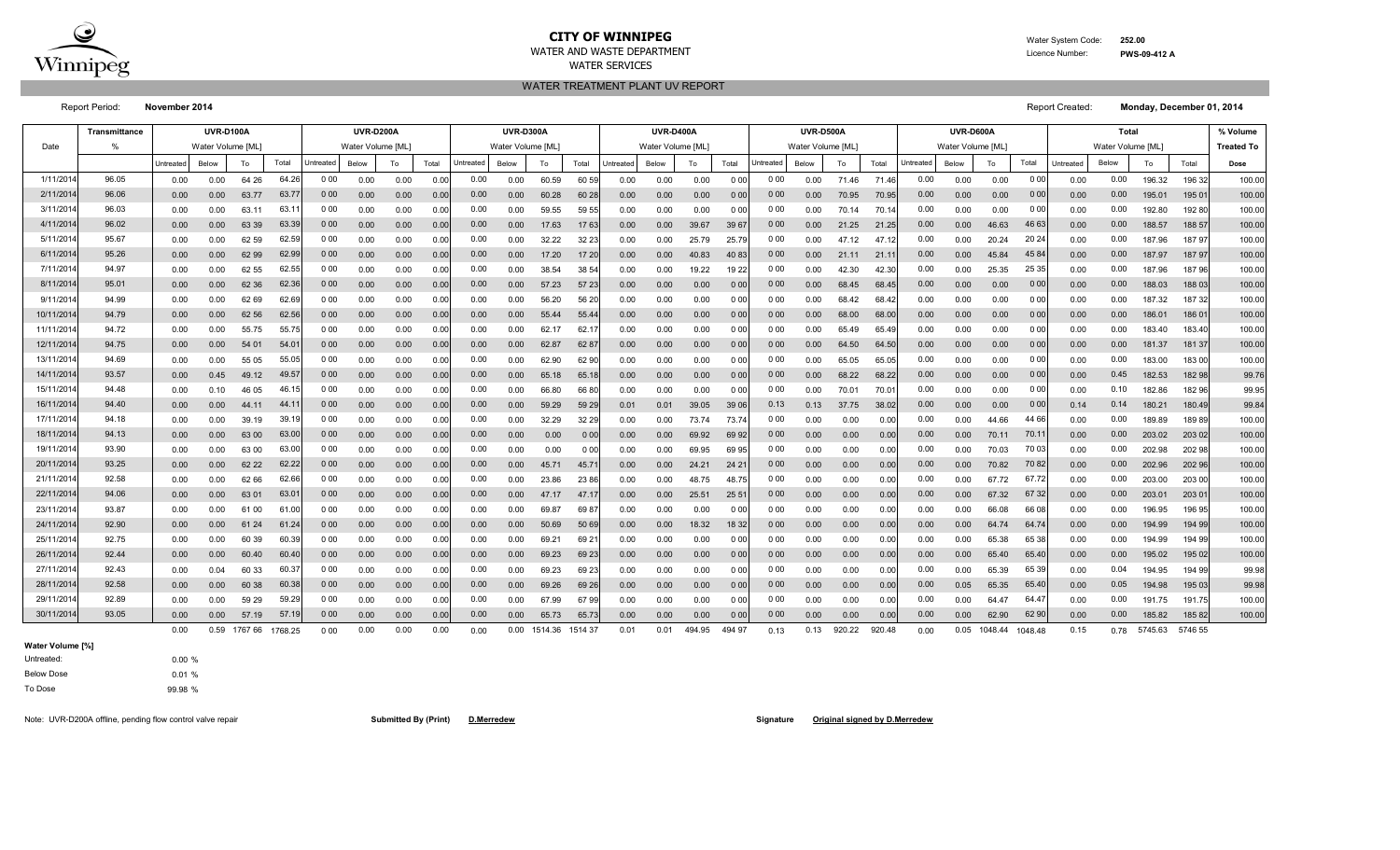

Water and Waste Department • Service des eaux et des déchets

Wednesday, December 3, 2014 **Our Incident/Report No: 03-2014**  LIMS Reference No: **40891**

Ms. Melanie Betsill Drinking Water Officer Manitoba Water Stewardship, Office of Drinking Water 1007 Century Street Winnipeg MB R3H 0W4

## **RE: CORRECTIVE ACTION REPORT**

| <b>WATER SYSTEM</b><br><b>WATER SYSTEM CODE</b><br><b>LOCATION OF NON-COMPLIANT INCIDENT</b><br><b>OPERATOR IN CHARGE</b><br><b>INCIDENT REPORTED BY</b><br><b>TYPE OF NON-COMPLIANT INCIDENT</b> | Winnipeg Public Water System<br>252.00<br><b>Winnipeg 3-Dist NW03</b><br><b>NA</b><br>Courtney Diduck, Analytical Services Branch Head<br>Low disinfection residual in the distribution system, 22(1) MR<br>40/2007                                                                                                                                                                                                                              |
|---------------------------------------------------------------------------------------------------------------------------------------------------------------------------------------------------|--------------------------------------------------------------------------------------------------------------------------------------------------------------------------------------------------------------------------------------------------------------------------------------------------------------------------------------------------------------------------------------------------------------------------------------------------|
| <b>INCIDENT DATE</b>                                                                                                                                                                              | November 3, 2014                                                                                                                                                                                                                                                                                                                                                                                                                                 |
| <b>DESCRIPTION OF CORRECTIVE ACTIONS</b>                                                                                                                                                          | IMMEDIATELY: Re-sampled original location and tested<br>additional samples upstream and downstream for free/total<br>chlorine, temperature, bacteria and contacted the ODW. Water<br>Services Division was contacted and the area was check for<br>closed valves and spot flushed. Daily monitoring of the location<br>was performed until all closed values were located and opened<br>and chlorine residuals were re-established to 0.29 mg/L. |
| <b>TEST RESULTS</b>                                                                                                                                                                               | See Attached                                                                                                                                                                                                                                                                                                                                                                                                                                     |

NOTES/COMMENTS:

1. All microbiological tests performed by contract laboratory.

2. UP/DOWN STREAM testing performed when EC is >0 /100mL, TC is >10 /100mL or when resample/consecutive sample is positive for EC or TC or as directed by the Manager of Environmental Standards Division and/or the Office of Drinking Water

- 3. INITIAL chlorine, turbidity and temperature only tested at the required 39 sample locations.
- 4. NR-No Result due to laboratory/analyst error.

5. NA-Not Analyzed.

**EMERGENCY REPORTING IS REQUIRED WHERE A POTENTIAL HEALTH RISK IS INVOLVED. FOLLOW THE INSTRUCTIONS OF YOUR DRINKING WATER OFFICER ON SITUATIONS REQUIRING IMMEDIATE REPORTING**

#### **DISTRIBUTION**

FORWARD THE ORIGINAL TO THE DRINKING WATER OFFICER WITH THE MONTHLY COMPLIANCE SUBMISSIONS.

**Contact the Drinking Water Officer for any comments, questions or concerns**

REFERENCE: ODW-RF-016

Embrace the spirit . Vivez l'esprit

Environmental Standards Division • Division des normes environnementales 2230 Main Street. • 2230, rue Main • Winnipeg • Manitoba R2V 4T8 fax/téléc. (204) 339-2147 • www.winnipeg.ca